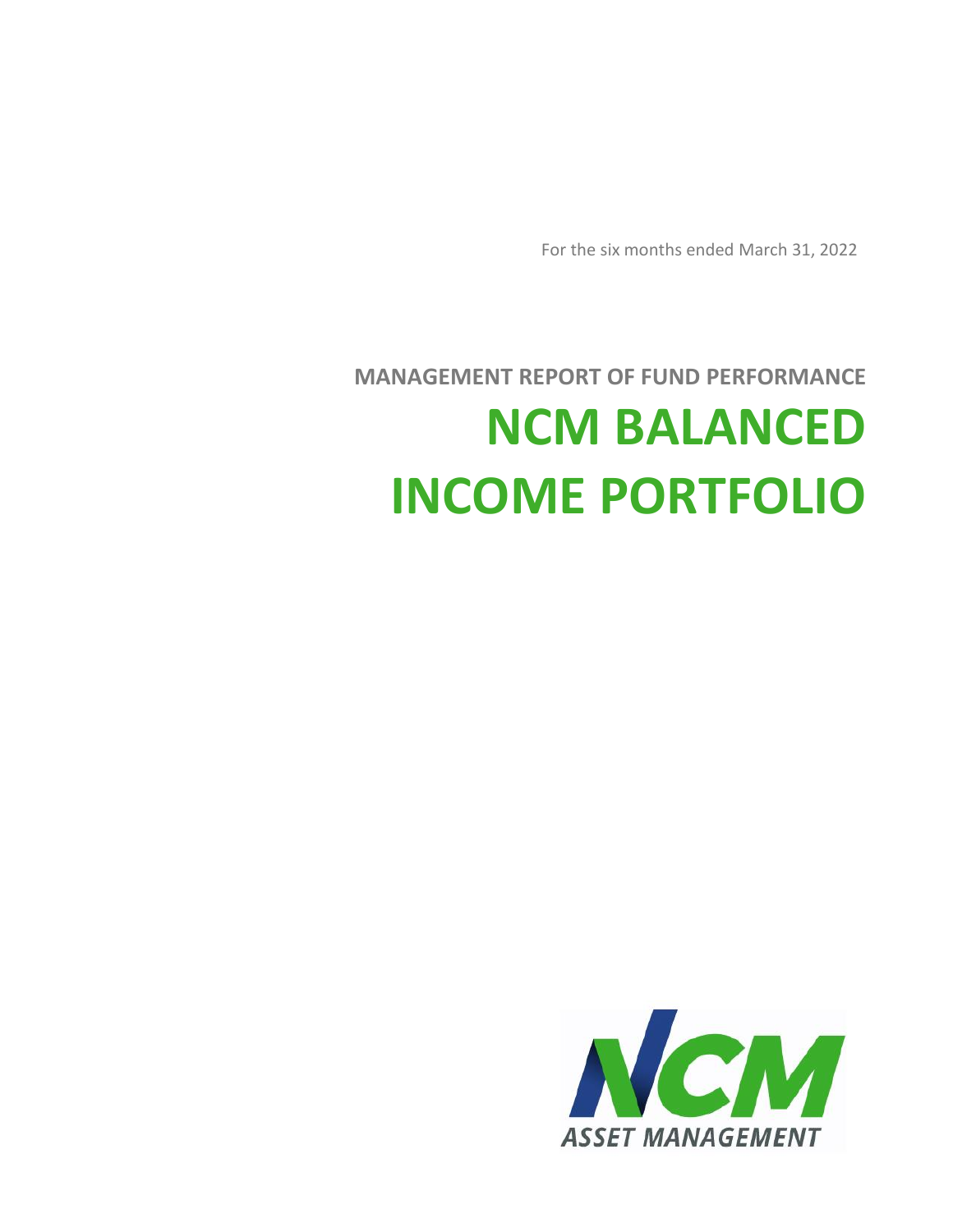# **MANAGEMENT REPORT OF FUND PERFORMANCE NCM BALANCED INCOME PORTFOLIO**

This interim management report of fund performance contains financial highlights but does not contain the interim financial statements of the investment fund. You can get a copy of the Fund's financial statements at your request, and at no cost, by calling toll free (877) 531-9355, by writing us at 1850, 333-7 th Avenue SW Calgary, Alberta T2P 2Z1 or by visiting our website at www.ncminvestments.com or SEDAR at www.sedar.com.

Security holders may also contact us using one of these methods to request a copy of the investment fund's proxy voting policies and procedures, proxy voting disclosure record, or quarterly portfolio disclosure.

# **RESULTS OF OPERATIONS**

As of March 31, 2022, the six-month return for the NCM Balanced Income Portfolio was -1.3%. This performance compares to the Fund's benchmark, which had a return of 0.2% over the same period. The Fund's benchmark is 5% S&P 3-Month Canada Treasury Bill Index, 45% FTSE Canada Universe Bond Index, 15% S&P/TSX Composite Total Return Index, 24.5% Morningstar Developed Markets Target Market Exposure NR USD, 10.5% Morningstar Developed Markets Target Market Exposure NR EUR.

The Fund underperformed its benchmark over this period. The performance was a combination of mixed equity returns and strong fixed income relative performance over the past six months. The Fund has remained titled to Canada and the Canadian equity positions are a combination of NCM Core Canadian ("NCM CC") and NCM Income Growth Class ("NCM IG"). Together these two funds have been stronger than the Canadian benchmark adding absolute and relative value. Additionally, Canada has been among the best performing countries globally also adding positively to the Fund's relative performance from this regional tilt. The Fund's investments in NCM Core Global (including USA) have been a performance drag within the Fund. This NCM Fund has underperformed other global equity indices. The NCM Core Global is a significant factor in this Fund's underperformance over this period. The Fund maintains a relatively lower weight in global broad market investments, and this has provided relative returns value. The Funds positions in Non-North American investments were modestly lower absolutely and relatively over this period. The Fund holds positions in investments called global themes. Themed investments are represented by Exchange Traded Funds (ETFs) that track specific sectors and industries. Over the past six months this series of ETFs have added value to the Fund both in absolute terms and relative to other global indices. Fixed income markets' performance has been broadly lower due to a rising interest environment over this period. For example, this Fund's Bond benchmark is lower by 5.9% since September of last year. This Fund's positioning in shorter duration (maturity) fixed income investments has created a positive relative performance versus the Fund's bond benchmark. NCM launched its Core Income Fund during this period and the Fund reduced its positions in fixed income ETFs and shifted its assets in to the new NCM Core Income Fund. The NCM Core Income Fund invests primarily in investment grade bonds. The NCM Core Income Fund's below benchmark return was a significant factor in this Fund's underperformance.

The Fund's overall asset allocation between equities and fixed income has remained static since the last report and the position is considered neutral in its balance between these two asset classes. The main changes to this Fund's equity investments have been driven by volatility in markets caused by the conflict between Russia and the Ukraine. Our trading has reflected three goals. The first and second are to both reduce volatility and remain titled to Canada. This has been achieved by shifting a significant amount of our Canadian holdings from the NCM IG to the NCM CC The NCM IG has exposure to smaller companies which can exhibit higher price fluctuations while the NCM CC has, as its mandate, a low volatility profile. The expectation is that NCM CC will provide the Canadian value characteristic we find attractive while doing so with lower price fluctuations.

The third goal was to take profits. We reduced our weight and took some profits in one of our themed investments, the Global Agriculture ETF ("ETF: COW"). This ETF has responded to the grains supply disruption caused by the conflict in Europe. Russia and the Ukraine are major global producers of wheat and corn and these disruptions in agriculture production have caused prices in grains, vegetable oils and fertilizers to skyrocket. The ETF: COW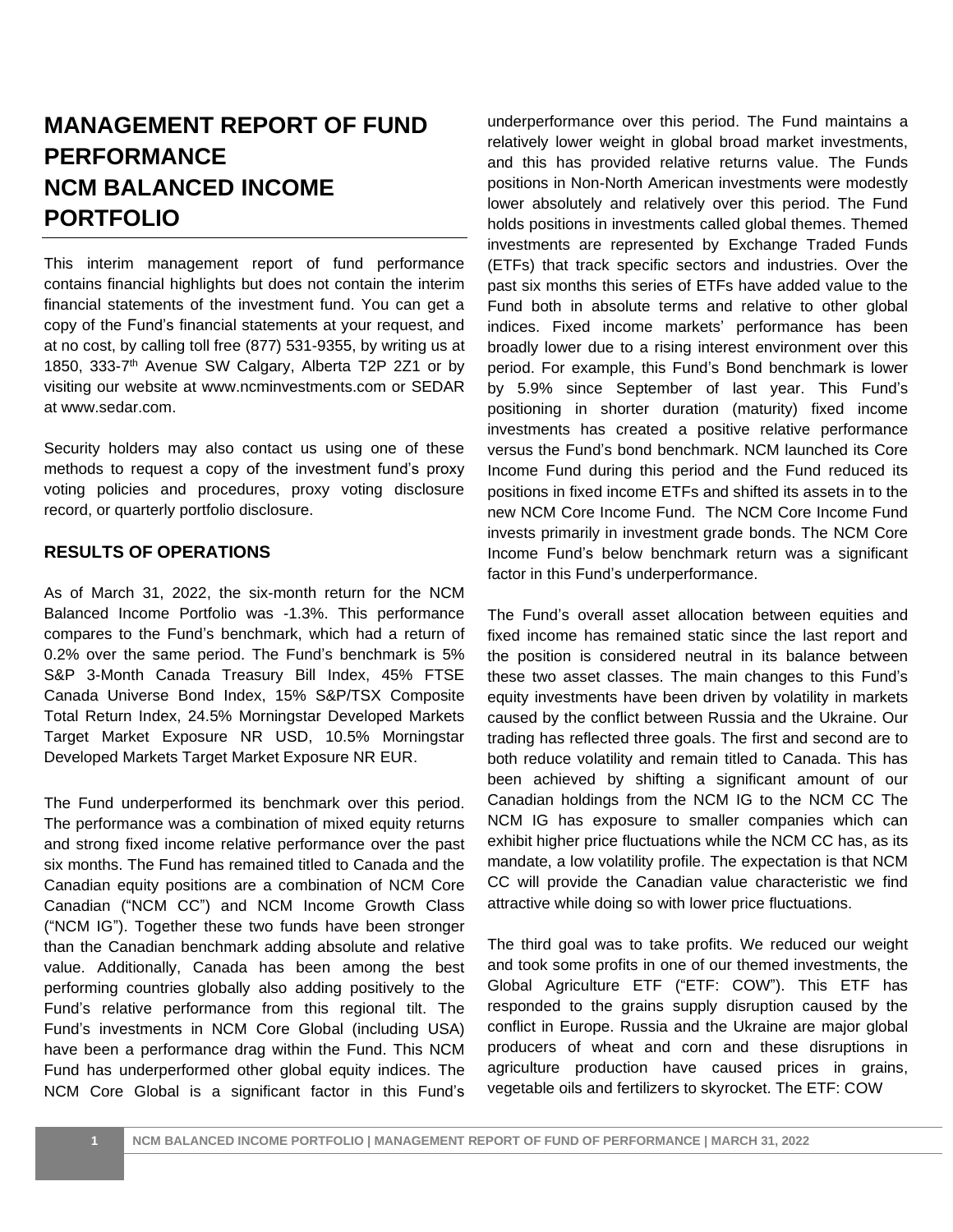## **RESULTS OF OPERATIONS (continued)**

has seen its price skyrocket in turn. The ETF: COW's price increase is over 35% since September last year. And much of this (+ 21%) since the invasion began. The proceeds of this sale were directed to a higher weight in NCM CC and to top up the Global Infrastructure ETF. It is our belief that Infrastructure spending (one of our global themes) will be an enduring result of this conflict whereas the cessation of hostilities might see the ETF: COW retreat.

The equity positions in the Fund remain tilted toward Canada and Non-North American indices. The manager believes that the targeted regions for higher allocations represent higher relative value. While the environment for stocks in general remains constructive, there are numerous events unfolding that will likely cause elevated volatility. These events include valuations corrections impacting USA markets, tightening central banks, flaring and unexpected inflation, pandemic related unknowns and of course, the conflict in Europe.

The net assets have decreased by 12% with net assets decreasing from \$9,640,774 to \$8,488,679, \$131,475 of this change is attributable to negative investment performance and \$1,020,620 was due to negative net contributions to the Fund.

# **RELATED PARTY TRANSACTIONS**

Management fees of \$52,529 were paid to NCM Asset Management Ltd. ("NCM"), the Fund's Manager and Portfolio Manager. Management fees are 1.80% for Series A and Series T6 and 0.80% for Series F and Series F6, of the series net asset value of the Fund and are calculated and paid monthly. Series M units are not available for general public purchase. The Manager and its affiliates offer wealth management services including fee-based and managed accounts under the Cumberland Private Wealth brand, and the Series M units are intended for such accounts. There is no management fee attached to Series M. In addition, administrative fees of \$2,519 were paid to NCM. Administration fees are charged by NCM at or below cost. They relate to accounting, trading, record keeping, compliance, and other administrative costs.

NCM has agreed to absorb certain expenses associated with the Fund recorded in the financial statements, at March 31, 2022, in the amount of \$53,153.

### **FINANCIAL HIGHLIGHTS**

The following tables show selected key financial information about the Fund's units and are intended to help you understand the Fund's financial performance for the fiscal period indicated. This information is derived from the Fund's audited annual financial statements and unaudited interim financial statements.

#### **Net asset value (NAV) per unit (1)**

| <b>Series A</b>                              | 2022   | 2021   |        | 2020 2019 (5) |
|----------------------------------------------|--------|--------|--------|---------------|
| Net Asset Value, beginning of period         | 28.33  | 26.48  | 26.32  | 25.00         |
| Increase (decrease) from operations:         |        |        |        |               |
| Total revenue                                | 0.26   | 0.56   | 0.63   | 0.64          |
| Total expenses                               | (0.28) | (0.56) | (0.51) | (0.52)        |
| Realized gains (losses) for the period       | 1.03   | 1.67   | 0.81   | 0.24          |
| Unrealized gains (losses) for the period     | (1.52) | 1.25   | (0.84) | 2.12          |
| Total increase (decrease) from<br>operations | (0.51) | 2.92   | 0.09   | 2.48          |
| <b>Distributions:</b>                        |        |        |        |               |
| From income                                  | (1.41) | (1.09) | (0.28) | (0.13)        |
| From dividends                               | Nil    | Nil    | Nil    | Nil           |
| From capital gains                           | Nill   | Nill   | Nil    | Nil           |
| Total distributions <sup>(2)</sup>           | (1.41) | (1.09) | (0.28) | (0.13)        |
| Net Asset Value, end of period (3)           | 26.47  | 28.33  | 26.48  | 26.32         |

| <b>Series F</b>                              |        | 2021   |        | 2020 2019 (6) |
|----------------------------------------------|--------|--------|--------|---------------|
| Net Asset Value, beginning of period         | 29.23  | 27.04  | 26.60  | 25.00         |
| Increase (decrease) from operations:         |        |        |        |               |
| Total revenue                                | 0.27   | 0.61   | 0.63   | 0.67          |
| <b>Total expenses</b>                        | (0.14) | (0.29) | (0.25) | (0.23)        |
| Realized gains (losses) for the period       | 1.08   | 1.56   | 0.84   | 0.25          |
| Unrealized gains (losses) for the period     | (1.55) | 1.19   | (1.25) | 2.45          |
| Total increase (decrease) from<br>operations | (0.34) | 3.07   | (0.03) | 3.14          |
| Distributions:                               |        |        |        |               |
| From income                                  | (1.46) | (1.11) | (0.29) | (0.13)        |
| From dividends                               | Nil    | Nil    | Nil    | Nil           |
| From capital gains                           | Nil    | Nil    | Nil    | Nil           |
| Total distributions <sup>(2)</sup>           | (1.46) | (1.11) | (0.29) | (0.13)        |
| Net Asset Value, end of period (3)           | 27.45  | 29.23  | 27.04  | 26.60         |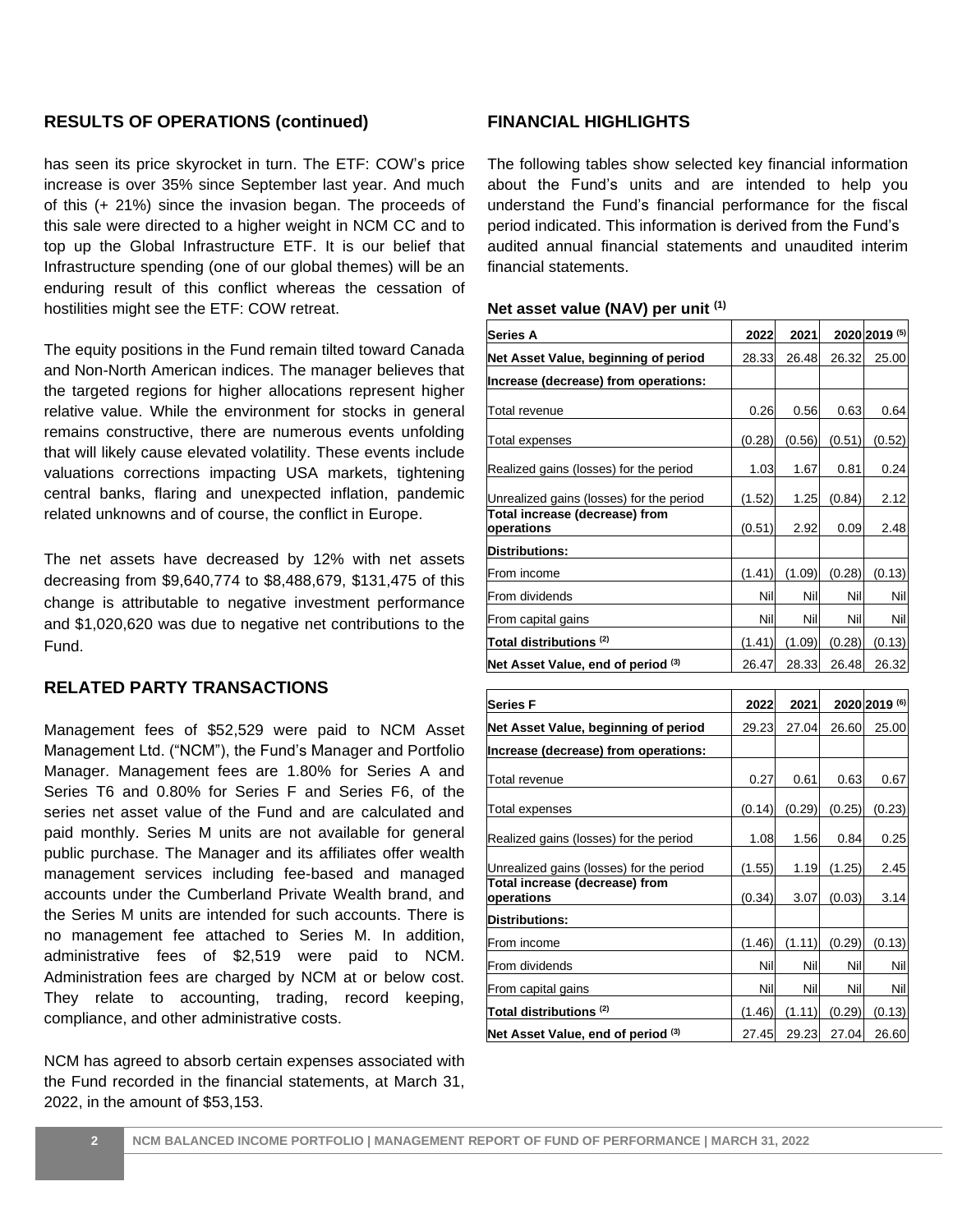# **FINANCIAL HIGHLIGHTS (continued)**

# **Net asset value (NAV) per unit (1) (continued)**

| <b>Series T6</b>                             | 2022   | 2021   |        | 2020 2019 (7) |
|----------------------------------------------|--------|--------|--------|---------------|
| Net Asset Value, beginning of period         | 25.59  | 24.38  | 25.54  | 25.29         |
| Increase (decrease) from operations:         |        |        |        |               |
| Total revenue                                | 0.24   | 0.39   | 0.68   | 0.32          |
| Total expenses                               |        | (0.50) | (0.47) | (0.25)        |
| Realized gains (losses) for the period       | 0.96   | 1.79   | 0.98   | 0.11          |
| Unrealized gains (losses) for the period     | (1.40) | 1.39   | (0.06) | 0.84          |
| Total increase (decrease) from<br>operations | (0.45) | 3.07   | 1.13   | 1.02          |
| <b>Distributions:</b>                        |        |        |        |               |
| From income                                  | (0.75) | (1.52) | (1.55) | (0.77)        |
| From dividends                               | Nill   | Nil    | Nil    | Nil           |
| From capital gains                           | Nill   | Nil    | Nil    | Nil           |
| Total distributions <sup>(2)</sup>           | (0.75) | (1.52) | (1.55) | (0.77)        |
| Net Asset Value, end of period (3)           | 24.39  | 25.59  | 24.38  | 25.54         |

| <b>Series F6</b>                               |        |        |        |               |
|------------------------------------------------|--------|--------|--------|---------------|
|                                                | 2022   | 2021   |        | 2020 2019 (8) |
| Net Asset Value, beginning of period           | 25.87  | 24.41  | 25.31  | 25.00         |
| Increase (decrease) from operations:           |        |        |        |               |
| Total revenue                                  | 0.23   | 0.52   | 0.56   | 0.67          |
| Total expenses                                 | (0.18) | (0.27) | (0.24) | (0.22)        |
| Realized gains (losses) for the period         | 1.25   | 1.57   | 0.74   | 0.24          |
| Unrealized gains (losses) for the period       | (0.71) | 1.22   | (0.66) | 2.08          |
| Total increase (decrease) from<br>operations   | 0.59   | 3.04   | 0.40   | 2.77          |
| <b>Distributions:</b>                          |        |        |        |               |
| From income                                    | (0.76) | (1.52) | (1.53) | (1.48)        |
| From dividends                                 | Nil    | Nil    | Nil    | Nil           |
| From capital gains                             | Nil    | Nil    | Nil    | Nil           |
| Total distributions ${}^{\textrm{\tiny{(2)}}}$ | (0.76) | (1.52) | (1.53) | (1.48)        |
| Net Asset Value, end of period (3)             | 24.78  | 25.87  | 24.41  | 25.31         |

| <b>Series M</b>                          | 2022   | 2021   |        | 2020 2019 (9) |
|------------------------------------------|--------|--------|--------|---------------|
| Net Asset Value, beginning of period     | 29.75  | 27.28  | 26.61  | 26.45         |
| Increase (decrease) from operations:     |        |        |        |               |
| Total revenue                            | 0.28   | 0.48   | 0.76   | 0.15          |
| <b>Total expenses</b>                    | (0.01) | (0.04) | (0.01) | 0.01          |
| Realized gains (losses) for the period   | 1.10   | 1.66   | 1.07   | (0.01)        |
| Unrealized gains (losses) for the period | 1.62   | 2.11   | 1.21   | 0.01          |

| <b>Series M</b>                              | 2022   | 2021   |        | 2020 2019 (9) |
|----------------------------------------------|--------|--------|--------|---------------|
| Total increase (decrease) from<br>operations | (0.25) | 4.21   | 3.03   | 0.16          |
| <b>Distributions:</b>                        |        |        |        |               |
| From income                                  | (1.49) | (1.13) | (0.29) | Nil           |
| From dividends                               | Nil    | Nil    | Nil    | Nil           |
| From capital gains                           | Nil    | Nil    | Nil    | Nil           |
| Total distributions <sup>(2)</sup>           | (1.49) | (1.13) | (0.29) | Nil           |
| Net Asset Value, end of period (3)           | 28.07  | 29.75  | 27.28  | 26.61         |

- *(1) This information is provided as at March 31, 2022 and September 30, thereafter, in accordance with International Financial Reporting Standards.*
- *(2) Distributions, if any, are reinvested in additional units or paid in cash when requested.*
- *(3) Net asset value and distributions are based on the actual number of units outstanding at the relevant time. The increase (decrease) from operations is based on the weighted average number of units outstanding over the financial period. Due to the different methods of calculating individual components of the table, the sum of the individual components will not necessarily equal the ending net asset value.*
- *(4) Series A commenced operations October 1, 2018.*
- *(5) Series F commenced operations October 1, 2018.*
- *(6) Series T6 commenced operations March 29, 2019.*
- *(7) Series F6 commenced operations October 1, 2018.*
- *(8) Series M commenced operations September 16, 2019.*

#### **Ratios and Supplemental Data (1)**

| Series A                              | 2022  | 2021  |                             | 2020 2019 (5) |
|---------------------------------------|-------|-------|-----------------------------|---------------|
| Net Assets (000's of \$)              | 4,108 | 4,611 | 5,247                       | 4,328         |
| Number of units outstanding (000's)   | 155   | 163   | 198                         | 164           |
| Management expense ratio (MER) (2)    | 2.39% | 2.40% | 2.33%                       | 2.36%         |
| MER before waivers or absorptions (2) | 3.59% | 3.50% | 3.41%                       | 3.95%         |
| Portfolio turnover rate (3)           |       |       | 40.42% 71.83% 84.89% 19.79% |               |
| Trading expense ratio <sup>(4)</sup>  | 0.15% | 0.14% | 0.13%                       | 0.11%         |
| Net asset value per unit              | 26.47 | 28.33 | 26.48                       | 26.32         |

| <b>Series F</b>                       | 2022  | 2021  |       | 2020 2019 (6)               |
|---------------------------------------|-------|-------|-------|-----------------------------|
| Net Assets (000's of \$)              | 4,324 | 4,897 | 3,438 | 3,115                       |
| Number of units outstanding (000's)   | 158   | 168   | 127   | 117                         |
| Management expense ratio (MER) (2)    | 1.38% | 1.38% | 1.29% | 1.29%                       |
| MER before waivers or absorptions (2) | 2.58% | 2.48% | 2.37% | 2.88%                       |
| Portfolio turnover rate (3)           |       |       |       | 40.42% 71.83% 84.89% 19.79% |
| Trading expense ratio <sup>(4)</sup>  | 0.15% | 0.14% | 0.13% | 0.11%                       |
| Net asset value per unit              | 27.45 | 29.23 | 27.04 | 26.60                       |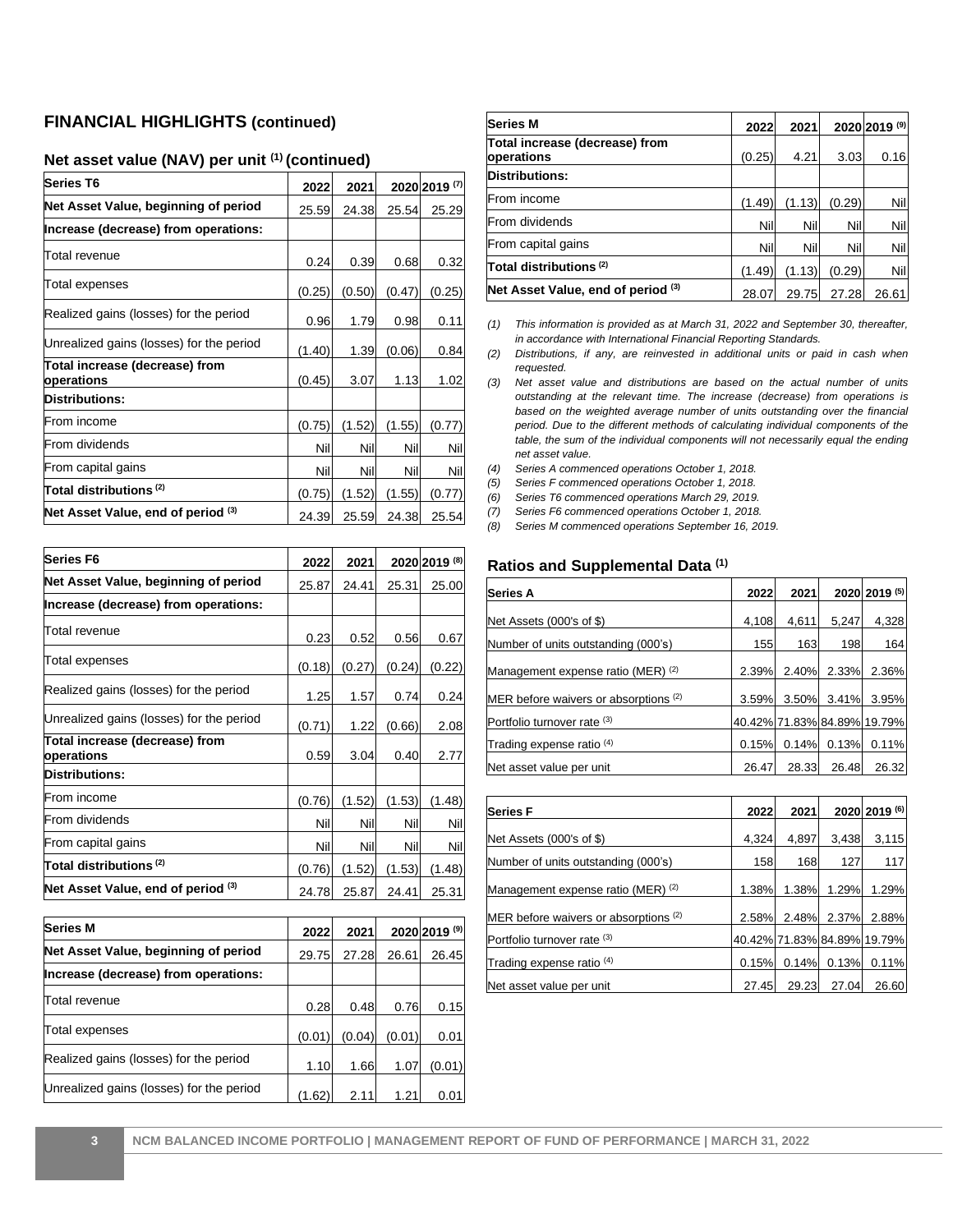#### **FINANCIAL HIGHLIGHTS (continued)**

#### **Ratios and Supplemental Data (1) (continued)**

| <b>Series T6</b>                      | 2022  | 2021           |       | 2020 2019 (7)               |
|---------------------------------------|-------|----------------|-------|-----------------------------|
| Net Assets (000's of \$)              |       |                | 228   | 81                          |
| Number of units outstanding (000's)   | 0.04  | 0.04           | 9     |                             |
| Management expense ratio (MER) (2)    |       | 2.35%<br>2.34% | 2.28% | 2.33%                       |
| MER before waivers or absorptions (2) |       | 3.45%<br>3.54% | 3.36% | 3.92%                       |
| Portfolio turnover rate (3)           |       |                |       | 40.42% 71.83% 84.89% 19.79% |
| Trading expense ratio <sup>(4)</sup>  | 0.15% | 0.14%          | 0.13% | 0.11%                       |
| Net asset value per unit              | 24.39 | 25.59          | 24.38 | 25.54                       |

| Series F6                             | 2022  | 2021           |       | 2020 2019 (8)               |
|---------------------------------------|-------|----------------|-------|-----------------------------|
| Net Assets (000's of \$)              |       | 77             | 84    | 116                         |
| Number of units outstanding (000's)   |       | 0.04<br>3      | 3     | 5                           |
| Management expense ratio (MER) (2)    |       | 1.39%<br>1.38% | 1.33% | 1.36%                       |
| MER before waivers or absorptions (2) |       | 2.49%<br>2.58% | 2.41% | 2.94%                       |
| Portfolio turnover rate (3)           |       |                |       | 40.42% 71.83% 84.89% 19.79% |
| Trading expense ratio (4)             | 0.15% | 0.14%          | 0.13% | 0.11%                       |
| Net asset value per unit              | 24.78 | 25.87          | 24.41 | 25.31                       |

| <b>Series M</b>                       | 2022  | 2021  |                             | 2020 2019 (9) |
|---------------------------------------|-------|-------|-----------------------------|---------------|
| Net Assets (000's of \$)              | 54    | 55    | 344                         |               |
| Number of units outstanding (000's)   |       | 2     | 13                          | 0.04          |
| Management expense ratio (MER) (2)    | 0.46% | 0.47% | 0.43%                       | 0.46%         |
| MER before waivers or absorptions (2) | 1.66% | 1.57% | 1.51%                       | 2.05%         |
| Portfolio turnover rate (3)           |       |       | 40.42% 71.83% 84.89% 19.79% |               |
| Trading expense ratio (4)             | 0.15% | 0.14% | 0.13%                       | 0.11%         |
| Net asset value per unit              | 28.07 | 29.75 | 27.28                       | 26.61         |

*(1) This information is provided as at March 31, 2022 and September 30, thereafter, in accordance with International Financial Reporting Standards.*

(2) *Management expense ratio (MER) is based on the Funds total expenses for the stated period including the Funds proportionate share of the expenses of the underlying funds and is expressed as an annualized percentage of daily average net asset value of the period. As such, the MERs presented for the Funds is all inclusive and includes the portion of MERs of the other funds attributable to the investment.*

*(3) The Fund's portfolio turnover rate indicates how actively the Fund's Portfolio Manager manages its portfolio investments. A portfolio turnover rate of 100% is equivalent to the Fund buying and selling of the securities in its portfolio once in the course of a period. The higher the Fund's portfolio turnover rate in a period, the greater the trading costs payable by the Fund in the period, and the greater the chance of an investor receiving taxable capital gains in the period. There is not necessarily a relationship between a high turnover rate and performance of the Fund.*

*(4) The trading expense ratio represents total commissions and other portfolio transaction costs expressed as an annualized percentage of daily average net assets during the period.*

*(5) Series A commenced operations October 1, 2018.*

- *(6) Series F commenced operations October 1, 2018.*
- *(7) Series T6 commenced operations March 29, 2019.*
- *(8) Series F6 commenced operations October 1, 2018.*
- *(9) Series M commenced operations September 16, 2019.*

#### **MANAGEMENT FEES**

The Fund pays an annual management fee of 1.80% for Series A and Series T6 units, and 0.80% for Series F and Series F6 units, multiplied by the series net asset value of the Fund, to NCM, the Fund's Manager and Portfolio Manager. Management fees are calculated and paid monthly. There is no management fee attached to Series M. For the six months ended March 31, 2022, management fees amounted to \$52,529. NCM paid servicing commissions of \$21,101 (i.e. 40.17%) from these management fees to investment dealers. NCM Also received fees for portfolio management and administrative services with respect to this Fund as well as other Funds in the NCM group.

#### **PAST PERFORMANCE**

The charts below illustrate the performance of the Fund since inception in percentages. These charts reflect the performance you would have received if you invested in the Fund on the first day of the year through the last day of the year.

They assume that all distributions made by the Fund in the years shown are reinvested in additional securities of the Fund. They do not take into account sales, redemption, distribution or other optional charges which would have reduced returns or performance. Each year, the Fund's performance has changed and past performance does not guarantee future performance.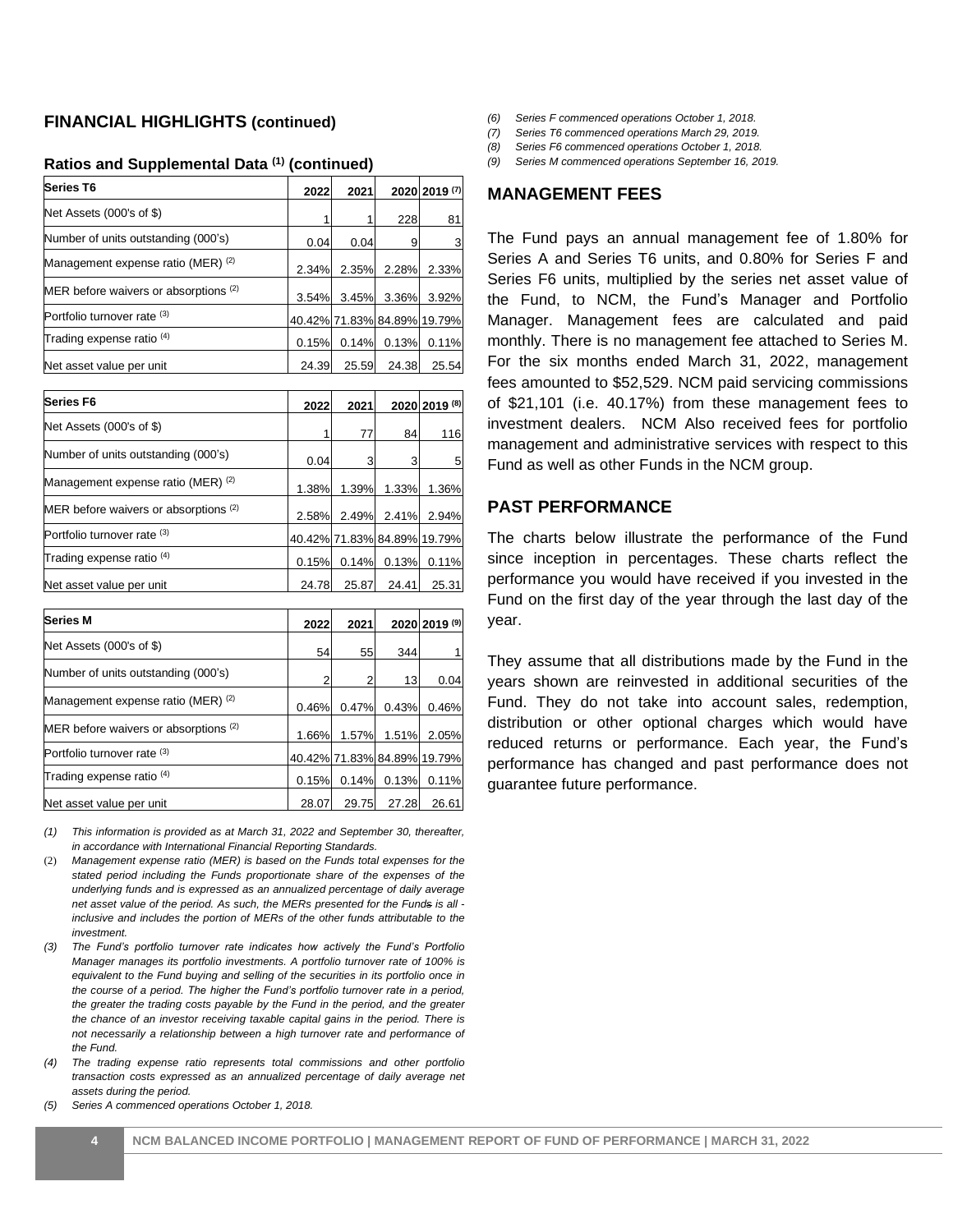# **YEAR BY YEAR RETURNS**







From September 28, 2018 to September 30, 2018 then October 1 to September 30 until 2022 which is from October 1, 2021<br>to March 31, 2022.



**Series T6**



#### **Series M**



# **ANNUAL COMPOUND RETURNS**

The following table shows the percent compounded returns to March 31, 2022 for each series of the Fund for the periods indicated.

It also shows the returns for the Fund's benchmark index, which is 5% S&P 3-Month Canada Treasury Bill Index, 45% FTSE Canada Universe Bond Index, 15% S&P/TSX Composite Total Return Index, 24.5% Morningstar Developed Markets Target Market Exposure NR USD, 10.5% Morningstar Developed Markets Target Market Exposure NR EUR.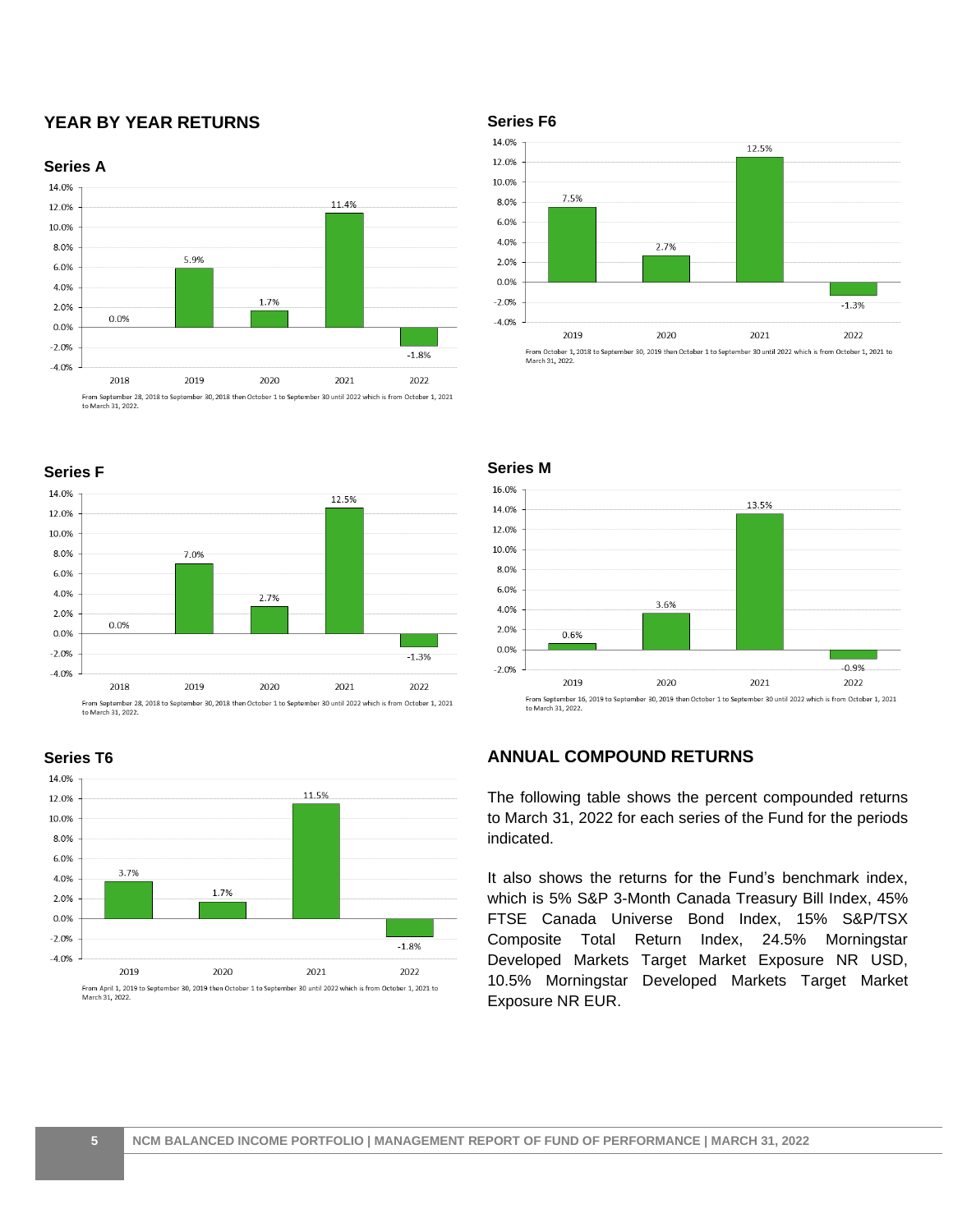#### **ANNUAL COMPOUND RETURNS (continued)**

|                                                                           | <b>Series</b><br>Α | <b>Series</b><br>F | <b>Series</b><br>T <sub>6</sub> | <b>Series</b><br>F6 | <b>Series</b><br>M | Index |
|---------------------------------------------------------------------------|--------------------|--------------------|---------------------------------|---------------------|--------------------|-------|
| One year                                                                  | 2.6%               | 3.6%               | 2.6%                            | 3.6%                | 4.6%               | 4.8%  |
| Three Year*<br>Since<br>$Inception* –$<br>Series A<br>(September          | 5.0%               | 6.1%               |                                 | 6.0%                |                    | 7.7%  |
| 28, 2018)<br>Since<br>$Inception* –$<br>Series <sub>F</sub><br>(September | 4.8%               |                    |                                 |                     |                    | 7.3%  |
| 28, 2018)<br>Since<br>$Inception* –$<br>Series T6<br>(April 01,           |                    | 5.9%               |                                 |                     |                    | 7.3%  |
| 2019)<br>Since<br>Inception $*$ –<br>Series F6<br>(October 01,            |                    |                    | 4.9%                            |                     |                    | 7.6%  |
| 2018)<br>Since<br>$Inception* –$<br>Series M<br>(September                |                    |                    |                                 | 6.0%                |                    | 7.4%  |
| 16, 2019)<br>* annualized                                                 |                    |                    |                                 |                     | 6.5%               | 7.5%  |

# **SUMMARY OF INVESTMENT PORTFOLIO**

The following investments were held by the Fund as at March 31, 2022.

|                                                                                                | <b>Percent of</b> |
|------------------------------------------------------------------------------------------------|-------------------|
| <b>Investments</b>                                                                             | net assets        |
| NCM Core Income Fund, Series 'R'<br>Vanguard FTSE Developed All Cap ex North America Index ETF | 17.3%             |
| (CAD Hedged)                                                                                   | 11.9%             |
| <b>NCM Core Global, ETF Series</b>                                                             | 11.2%             |
| NCM Core Canadian. Series 'R'                                                                  | 9.6%              |
| <b>BMO Short Provincial Bond Index ETF</b>                                                     | 9.4%              |
| SPDR Bloomberg Barclays Short Term High Yield Bond ETF                                         | 7.6%              |
| NCM Income Growth Class, Series I                                                              | 5.5%              |
| NCM Core International, Series 'R'                                                             | 3.3%              |
| BMO Global Infrastructure Index FTF                                                            | 3.3%              |
| BMO High Yield US Corporate Bond Hedged to CAD Index ETF                                       | 3.1%              |
| iShares Global Real Estate Index ETF                                                           | 2.9%              |
| iShares S&P Global Water Index Fund                                                            | 2.9%              |
| NCM Core Global, Series 'R'                                                                    | 2.7%              |
| <b>Evolve Cyber Security Index Fund</b>                                                        | 1.7%              |
| Evolve Automobile Innovation Index Fund                                                        | 1.6%              |
| iShares Global Agriculture Index ETF                                                           | 1.0%              |
| <b>Invesco Dynamic Leisure and Entertainment ETF</b>                                           | 1.0%              |
| iShares Global Clean Energy ETF                                                                | 1.0%              |
| <b>Total Securities</b>                                                                        | 97.0%             |
| Other                                                                                          |                   |
| Cash and cash equivalents                                                                      | 0.7%              |
| Other assets – net of liabilities                                                              | 2.3%              |
| Total net asset value                                                                          | 100.0%            |

| <b>Industry Sectors</b>       |        |
|-------------------------------|--------|
| Energy                        | 1.0%   |
| Materials                     | 0.7%   |
| Industrials                   | 1.3%   |
| <b>Consumer Discretionary</b> | 0.7%   |
| <b>Consumer Staples</b>       | 0.4%   |
| <b>Health Care</b>            | 0.3%   |
| Financials                    | 1.7%   |
| Information Technology        | 0.5%   |
| <b>Communication Services</b> | 0.3%   |
| Utilities                     | 0.2%   |
| <b>Real Estate</b>            | 0.5%   |
| <b>Bonds</b>                  | 26.4%  |
| Exchange Traded Funds         | 38.5%  |
| <b>Preferred Shares</b>       | 0.3%   |
| Other                         | 27.2%  |
| Total                         | 100.0% |

The investments held by the Fund change due to ongoing portfolio transactions. A revised summary is posted on our website at www.ncminvestments.com no later than 60 days after each quarter end.

#### **OTHER MATERIAL INFORMATION**

The simplified prospectus and all other Fund related materials can be obtained by calling us toll-free at (877) 531- 9355, by writing to us at 1850, 333-7<sup>th</sup> Avenue SW Calgary, Alberta T2P 2Z1 or from our website at [www.ncminvestments.com.](http://www.ncminvestments.com/)